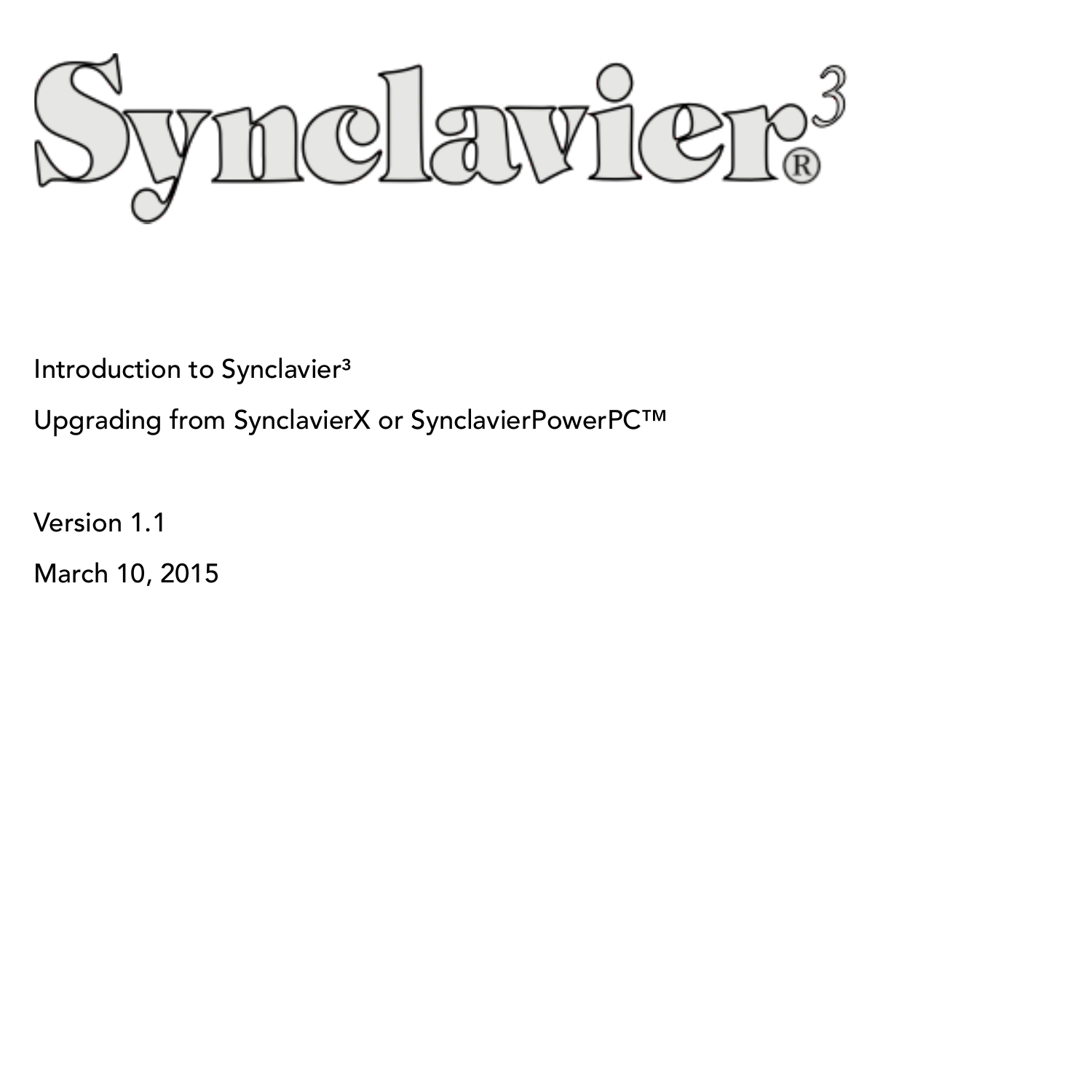# Table Of Contents

| What Is Synclavier <sup>3</sup> ?                           | 3  |
|-------------------------------------------------------------|----|
| Installation                                                | 4  |
| Activation                                                  | 5  |
| Hardware Installation                                       | 6  |
| Hardware Test                                               | 7  |
| Synclavier <sup>3</sup> Application Menus                   | 8  |
| Review - Mac OS 9 - SynclavierPowerPC™                      | 9  |
| Review - SynclavierX                                        | 9  |
| Virtual Disk Drives - Otherwise Known As "Disk Image Files" | 10 |
| Synclavier <sup>3</sup> Virtual Disk Drive W0               | 11 |
| Synclavier <sup>3</sup> Default Files and Folders           | 12 |
| Synclavier <sup>3</sup> Asset Library and Data Base         | 13 |
| Sequence Workspaces                                         | 13 |
| Importing Files To Your Computer                            | 14 |
| Sound File "Handles"                                        | 14 |
| CAF, AIFF and WAVE Files                                    | 14 |
| .SMAP-7 and Other Data Files                                | 15 |
| <b>Screen Shots</b>                                         | 15 |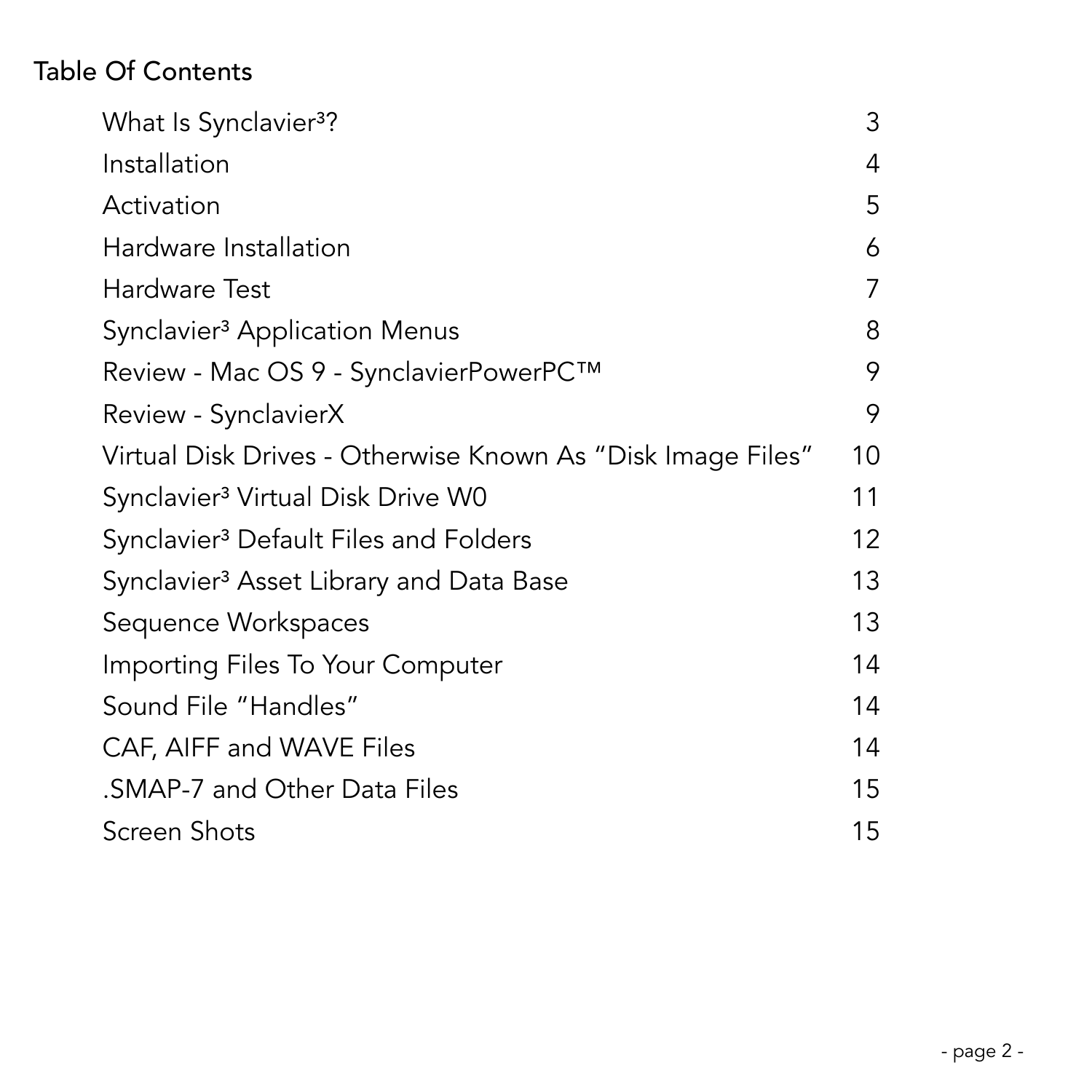## Introduction

## What Is Synclavier<sup>3</sup>?

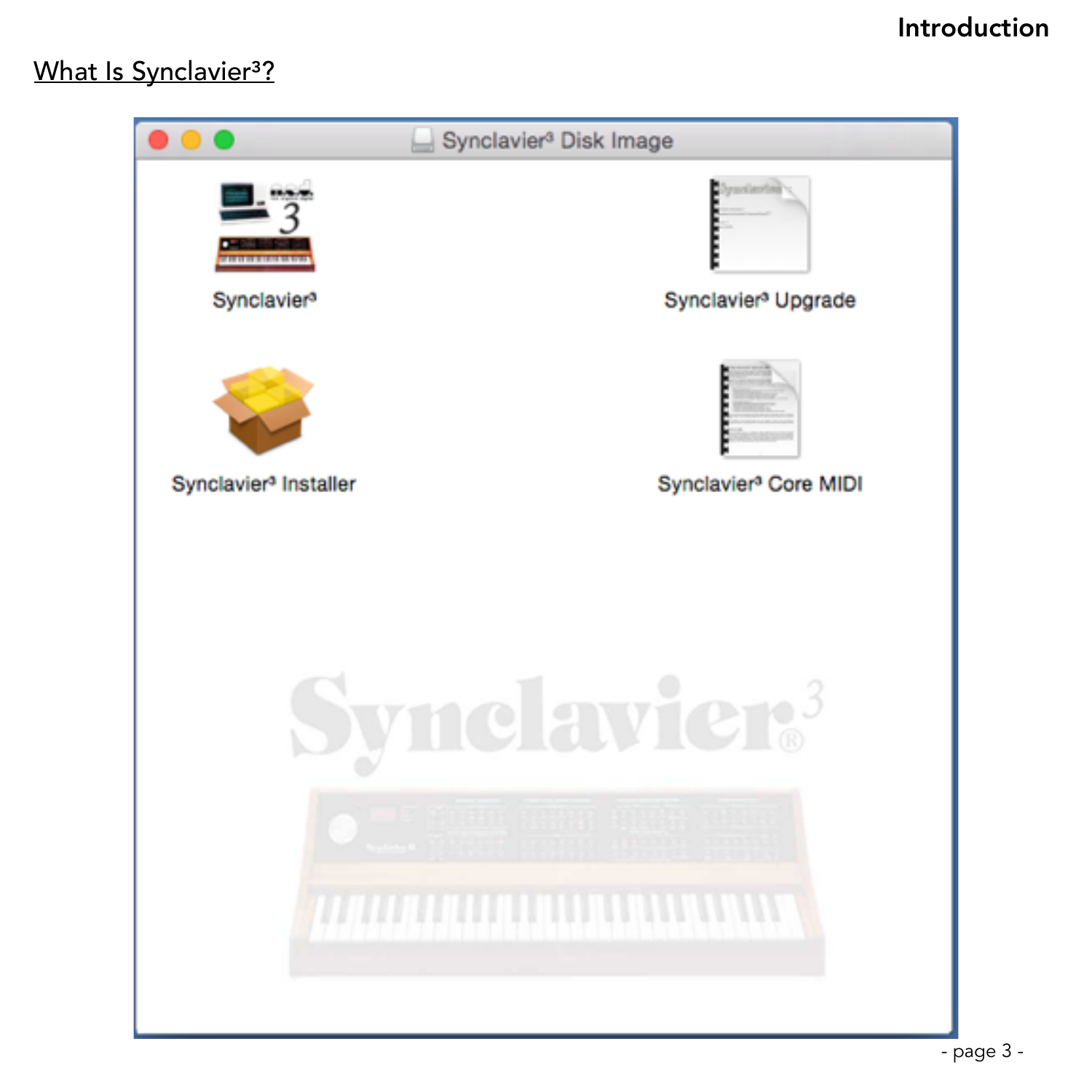Synclavier<sup>3</sup> is a new application for the Macintosh<sup>®</sup> that combines all the features of earlier software products known as SynclavierPowerPC™, SynclavierX and InterChangeX. It also incorporates a host of new features, the most important of which is the ability to directly load and manage sound files, timbre files and sequence files stored anywhere on your Mac or your Local Area Network. AIFF, WAV and CAF sound files can be used directly with Synclavier<sup>3</sup> without the need for conversion. Long file names (up to 127 characters) can be used with Synclavier<sup>3</sup>.

## Installation

The Synclavier<sup>3</sup> Disk Image is downloaded from **synclavier.com** using the provided link. You must agree to the terms of the License Agreement before the Disk Image can be opened.

This Disk Image contains the Synclavier<sup>3</sup> Application, the Synclavier<sup>3</sup> Installer, and related documentation in PDF format.

The Synclavier<sup>3</sup> Application may be copied to your Desktop, your Applications folder, or any convenient place.

You must run the Synclavier<sup>3</sup> Installer for full functionality. The Synclavier<sup>3</sup> Installer places the following items in their appropriate location:

- Synclavier<sup>3</sup> PCI Kernel Driver (SynclavierDigitalPCI.kext)

- Synclavier<sup>3</sup> MIDI Driver (SynclavierDigitalMIDIDriver.plugin)
- Synclavier<sup>3</sup> Audio/MIDI Icon (SynclavierDigitalAudioMIDIIcon.tiff)

A Restart will be required after installation.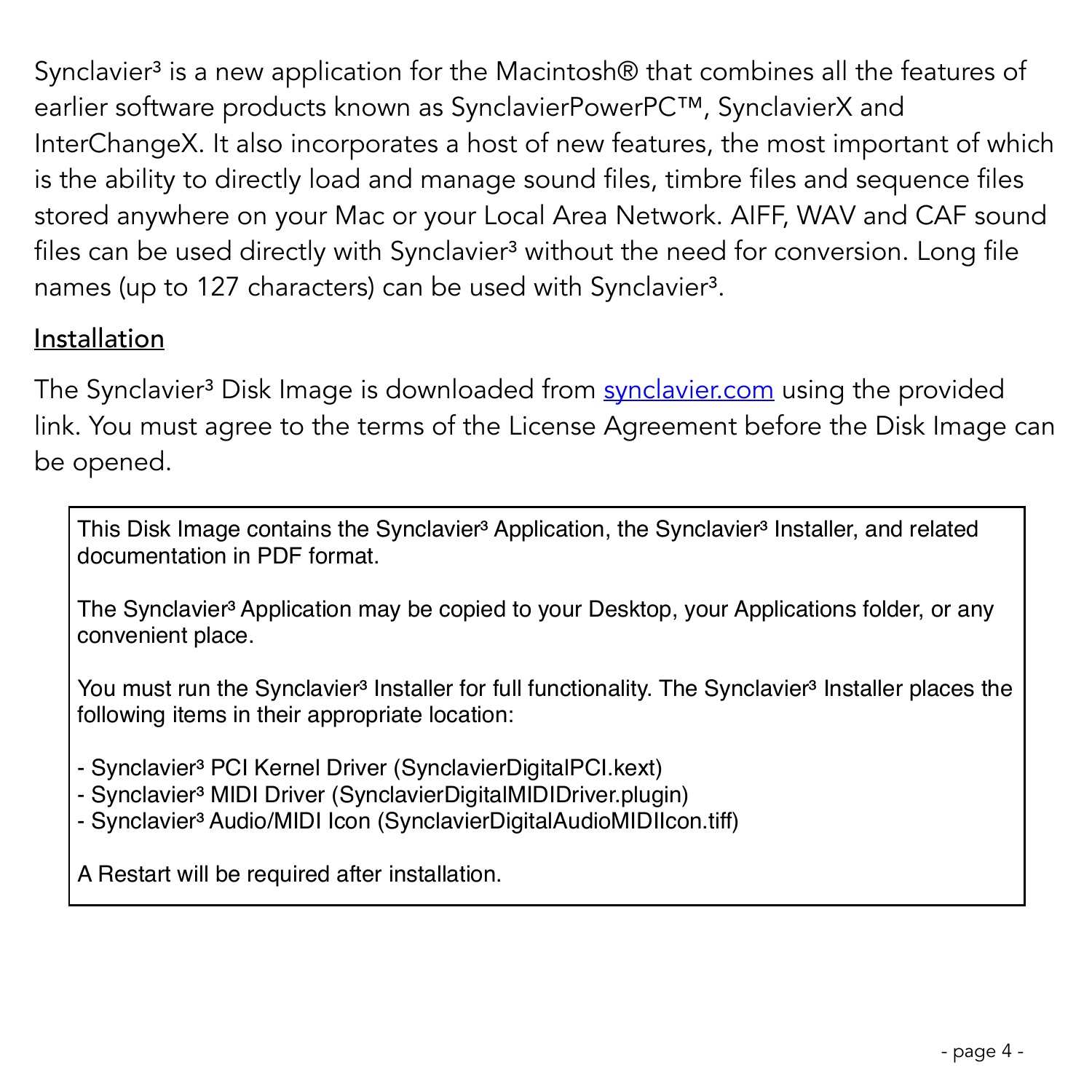## **Activation**

Synclavier<sup>3</sup> is protected by registration authentication. An Activation Key specific to your name and email address is provided following purchase.

|                   |                          | General Settings   Real Time Settings   Asset Library | Registration                                                                                  |
|-------------------|--------------------------|-------------------------------------------------------|-----------------------------------------------------------------------------------------------|
|                   |                          |                                                       | Software activation - Please enter your First and Last Names, Email Address and License Code. |
| <b>First Name</b> | <b>Last Name</b>         | <b>Email Address</b>                                  |                                                                                               |
|                   | 0000-AAAA-BBBB-CCCC-DDDD |                                                       |                                                                                               |
|                   |                          |                                                       |                                                                                               |
|                   | License Code             |                                                       |                                                                                               |
|                   | Activate                 |                                                       |                                                                                               |
|                   | Quit                     |                                                       |                                                                                               |
|                   |                          |                                                       |                                                                                               |
|                   |                          |                                                       |                                                                                               |
|                   |                          |                                                       |                                                                                               |
|                   |                          |                                                       |                                                                                               |
|                   |                          |                                                       |                                                                                               |
|                   |                          |                                                       |                                                                                               |
|                   |                          |                                                       |                                                                                               |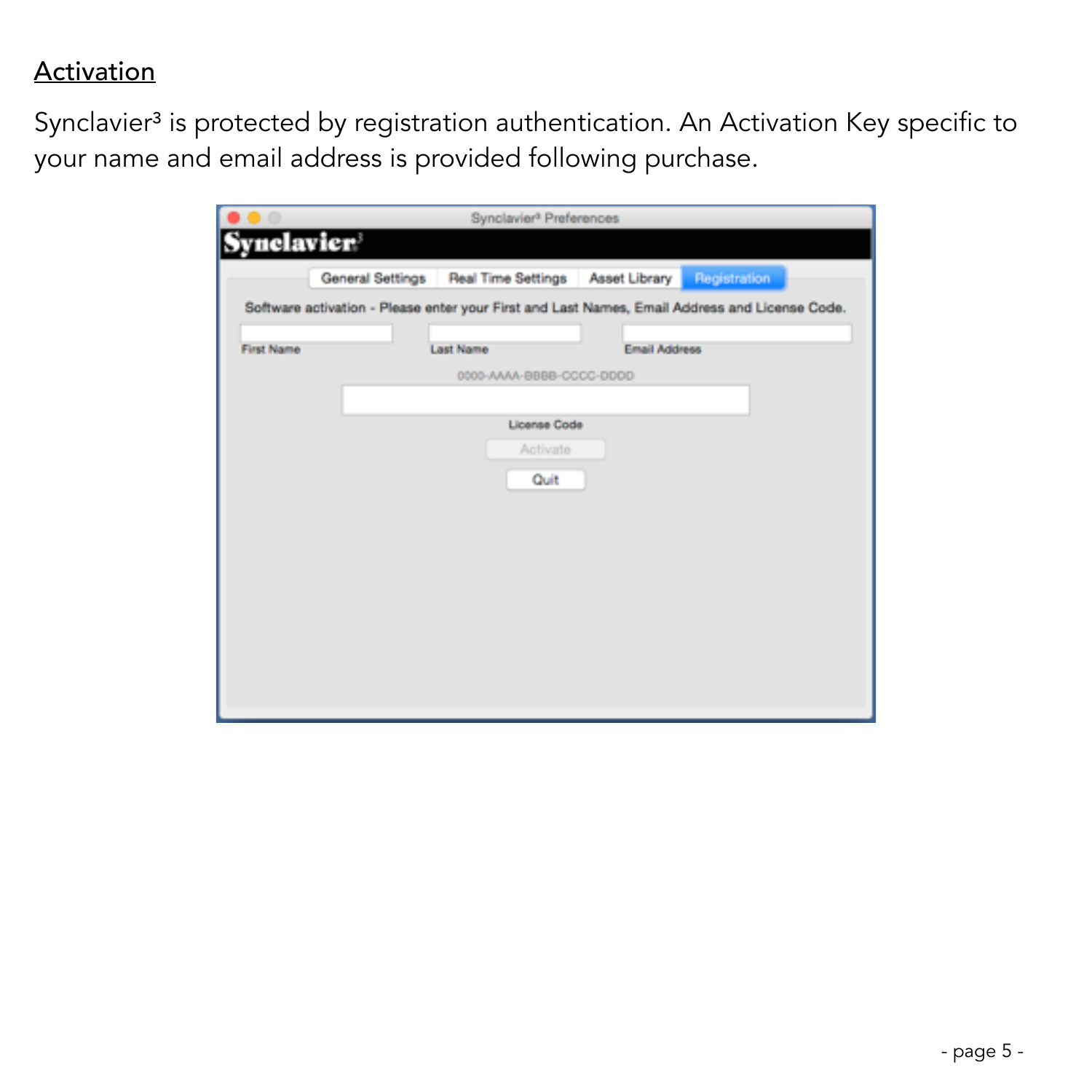## Hardware Installation

The hardware connection to your Synclavier® keyboard and voice cards is accomplished via a custom-configured PCI-Express Digital I/O Card, the BTB-1 Bus Transceiver, a twisted-pair cable, and the D0-PCI Interface Card.

The BTB-1 Bus Transceiver is a fragile electronic device and could be damaged by static electric discharges or rough handling. It is designated for industrial-use only and does not meet the requirements of a consumer electronic device. BTB-1 Bus Transceiver should only be installed by a qualified individual under the direction of a Synclavier® service technician.

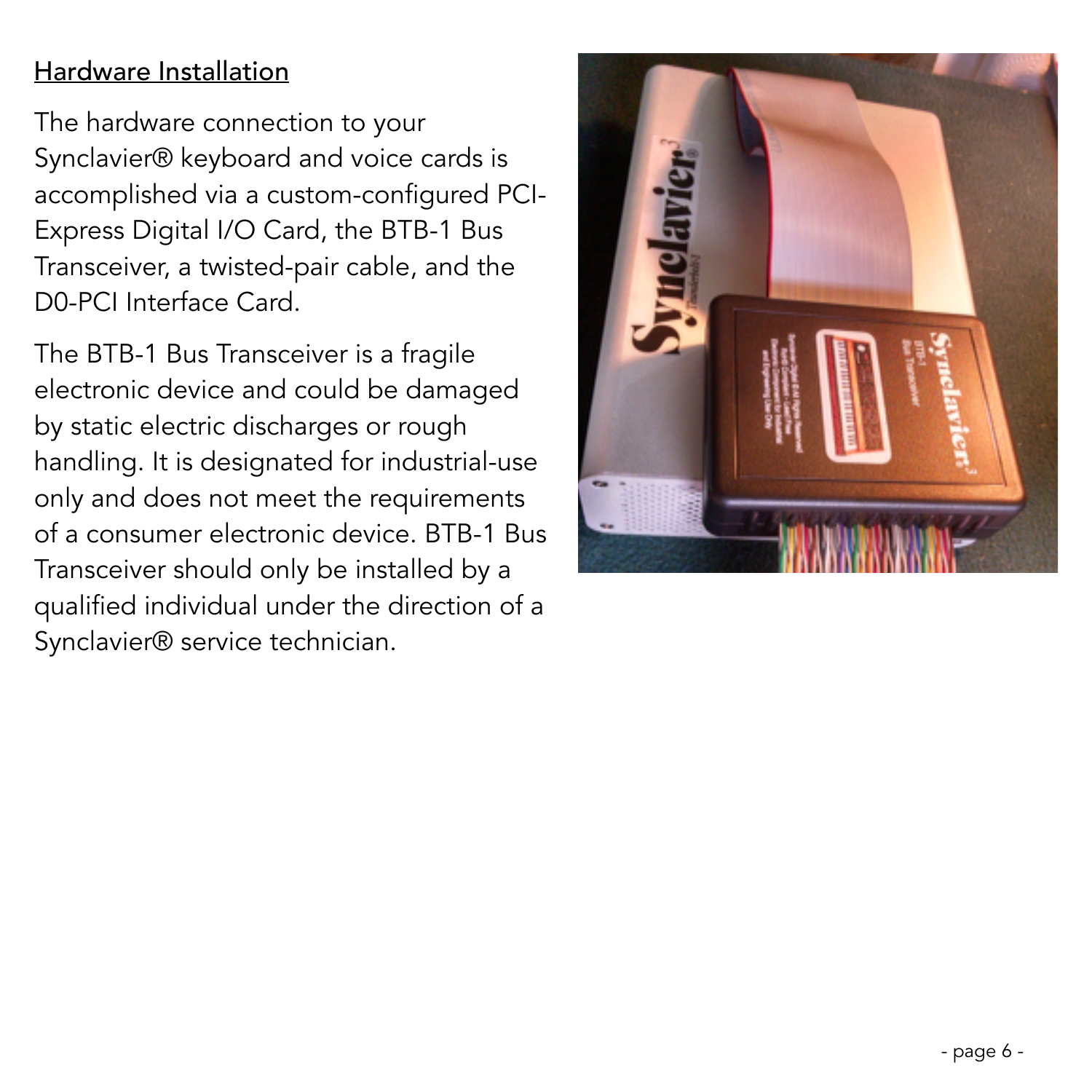### Hardware Test

The Synclavier<sup>3</sup> application menu contains a command to invoke the BTB1Test program. You should operate the test program before using the Real Time Software.

| Synclavier <sup>3</sup> Edit Window |  | Terminal | Control | Help                         |
|-------------------------------------|--|----------|---------|------------------------------|
|                                     |  |          | Quit    | <b>Start Real Time</b><br>ЖQ |
|                                     |  |          |         | <b>Launch BTB1Test</b>       |

```
Start of BTB-1 Test Program (OS X 3/15/2015)
Looking for PCI cards...
Synclavier® Digital hardware Vendor ID 494f Device ID 0c61 detected.
BTB-1 revision 1 identified
OK: Board pci494f,c61 found; beginning tests...
  Testing the PCI-1 Registers on board pci494f, c61...
   OK: Looks like a poly system is available for testing board pci494f,c61
   Note: Test will run forever. Halt test with ctrl-c
   time tested: 0:00:05 megs tested: 2 poly megs/min: 23
   time tested: 0:00:10 megs tested: 5 poly megs/min: 29
   time tested: 0:00:15 megs tested: 7 poly megs/min: 27
   time tested: 0:00:20 megs tested: 10 poly megs/min: 29
   time tested: 0:00:25 megs tested: 13 poly megs/min: 31
   time tested: 0:00:30 megs tested: 15 poly megs/min: 29
   time tested: 0:00:35 megs tested: 18 poly megs/min: 30
```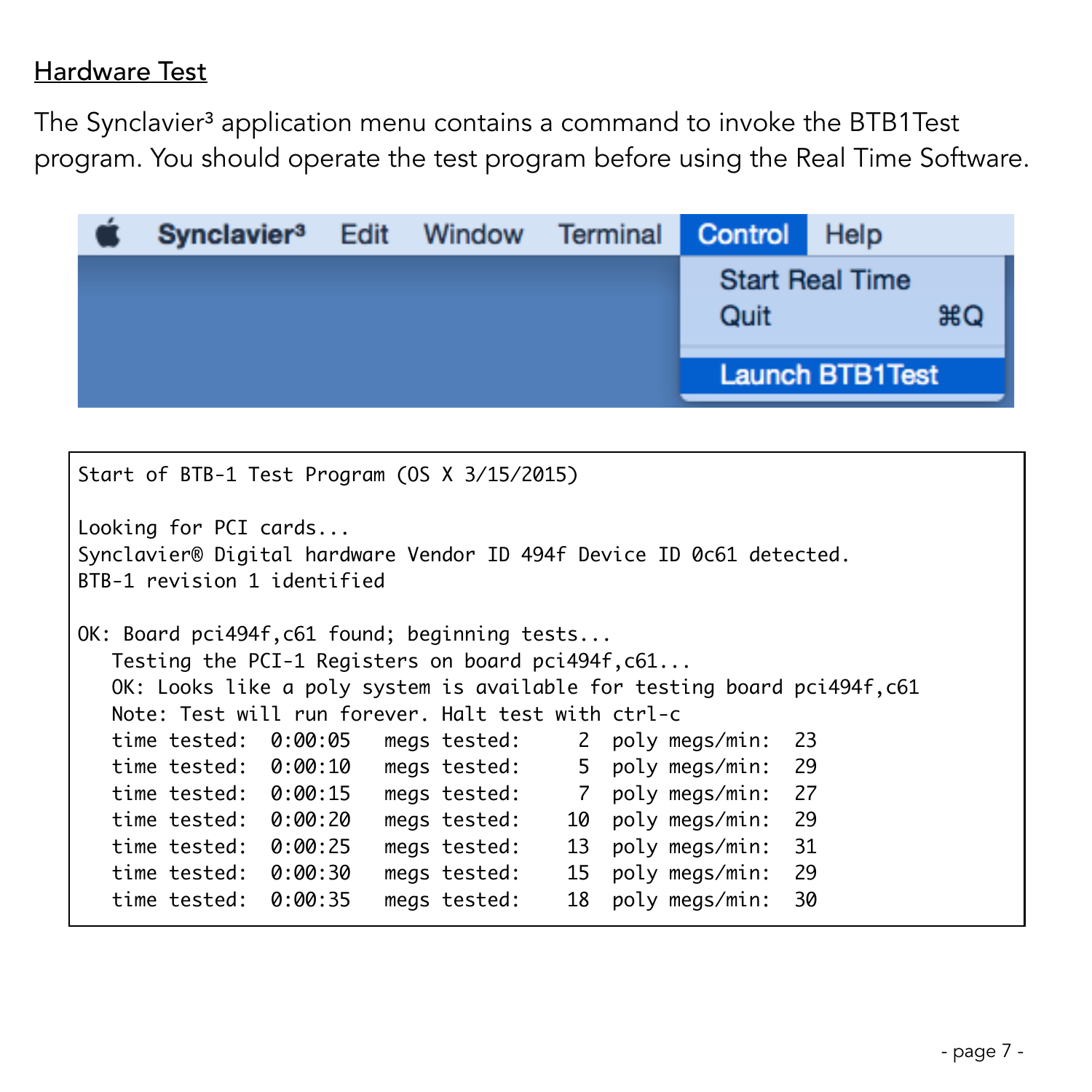# Synclavier<sup>3</sup> Application Menus

The Synclavier<sup>3</sup> Window menu includes commands for two new windows - the Asset Library Window and the Sound File Import Window.

Briefly, the Asset Library Window provides the mechanism for cataloguing, locating and calling up sound files, sequence files, timbre files, and sequence workspaces. It is explained in greater depth below.

The Asset Library Window is a replacement for the Sound File Directory (B screen), the Sequence Directory (C screen) and the Subcatalog Directory (D screen) in the Real Time Software.

Multiple Asset Library Windows and Button Panel Windows can be created to provide a very flexible work environment.

The Sound File Import window is used to import

sound files, sequence files and timbre files from SCSI hard drives, SCSI optical drives, or from Synclavier® Disk Image Files created with earlier versions of Synclavier PowerPC™ and SynclavierX.

The following sections review the capabilities of Synclavier PowerPC™ and SynclavierX and introduce the major new features of Synclavier<sup>3</sup>.

|                      | <b>Window</b> Terminal Control |                |  |
|----------------------|--------------------------------|----------------|--|
| <b>Asset Library</b> |                                |                |  |
| <b>Terminal</b>      |                                |                |  |
| <b>Button Panel</b>  |                                |                |  |
|                      | Sound File Import              |                |  |
| <b>MIDI Patching</b> |                                |                |  |
|                      | <b>Add Button Panel</b>        |                |  |
|                      | <b>Add Asset Library</b>       |                |  |
|                      | Show Button Panel 第D           |                |  |
| Zoom In              |                                | $\mathbb{H} =$ |  |
| Zoom Out             |                                | $# -$          |  |
| Zoom Normal          |                                | $*0$           |  |
| Close                |                                | <b>第W</b>      |  |
|                      | Bring All to Front             |                |  |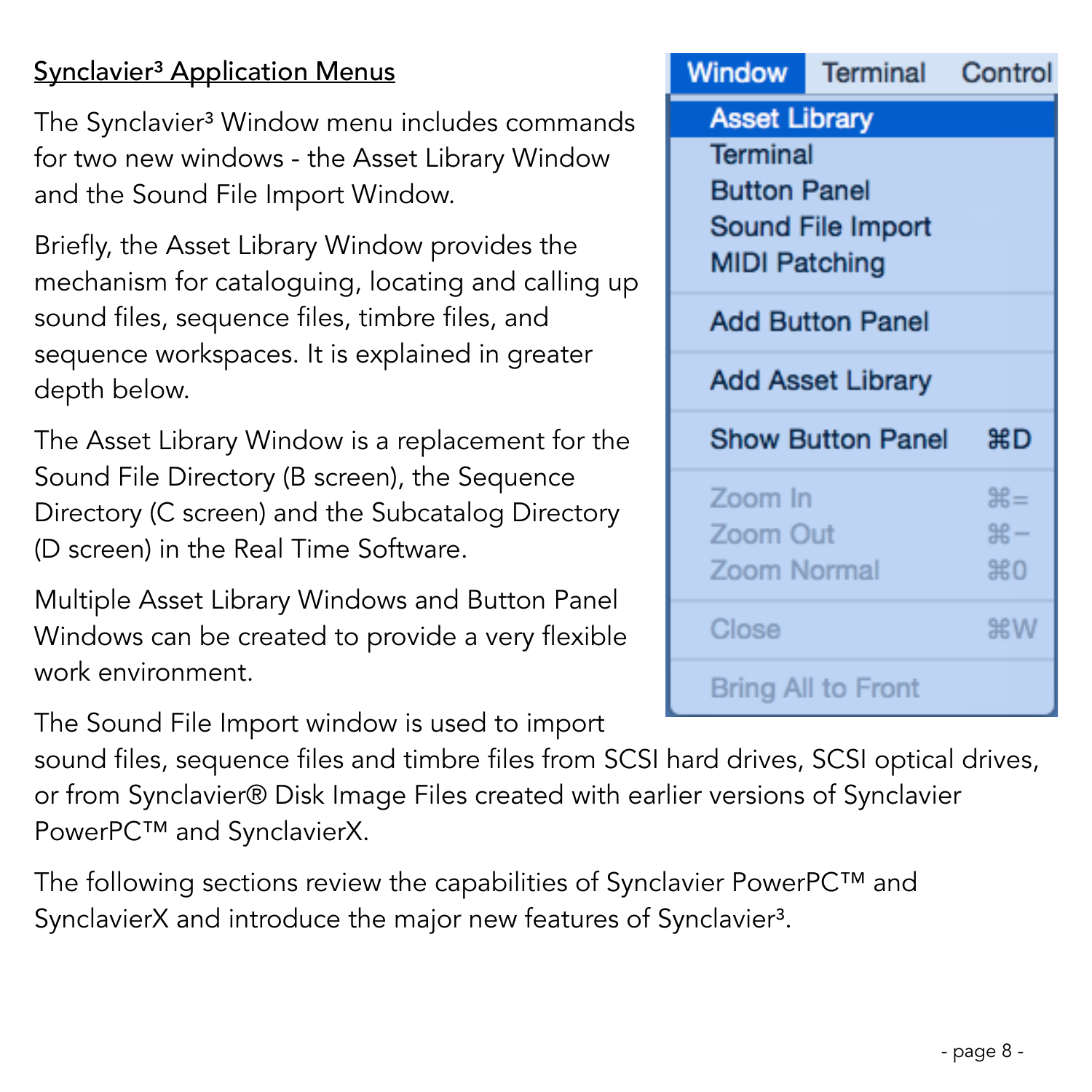## Review - Mac OS 9 - SynclavierPowerPC™

SynclavierPowerPC™ dated from 1999 and provided an OS-9 implementation of SynclavierPowerPC™, Termulator, EditView, AutoConform, MIDINet and TransferMation. The InterChange™ application was first introduced for OS-9.

SynclavierPowerPC™ used the original PCI-1 PCI card to control the Synclavier® keyboard and voice cards using a twisted-pair cable and a circuit card known as the D0-PCI.

# Review - SynclavierX SynclavierX dated from 2006 and provided an OS X port of SynclavierPowerPC™. Also in 2006 the InterChange 2.0™ application was ported to OS X and renamed InterChangeX.

SynclavierX did not include EditView, AutoConform, MIDINet or TransferMation.

The file import/export capabilities of InterChange 2.0<sup>™</sup> were moved to a separate operating system utility known as AbleDiskTool.

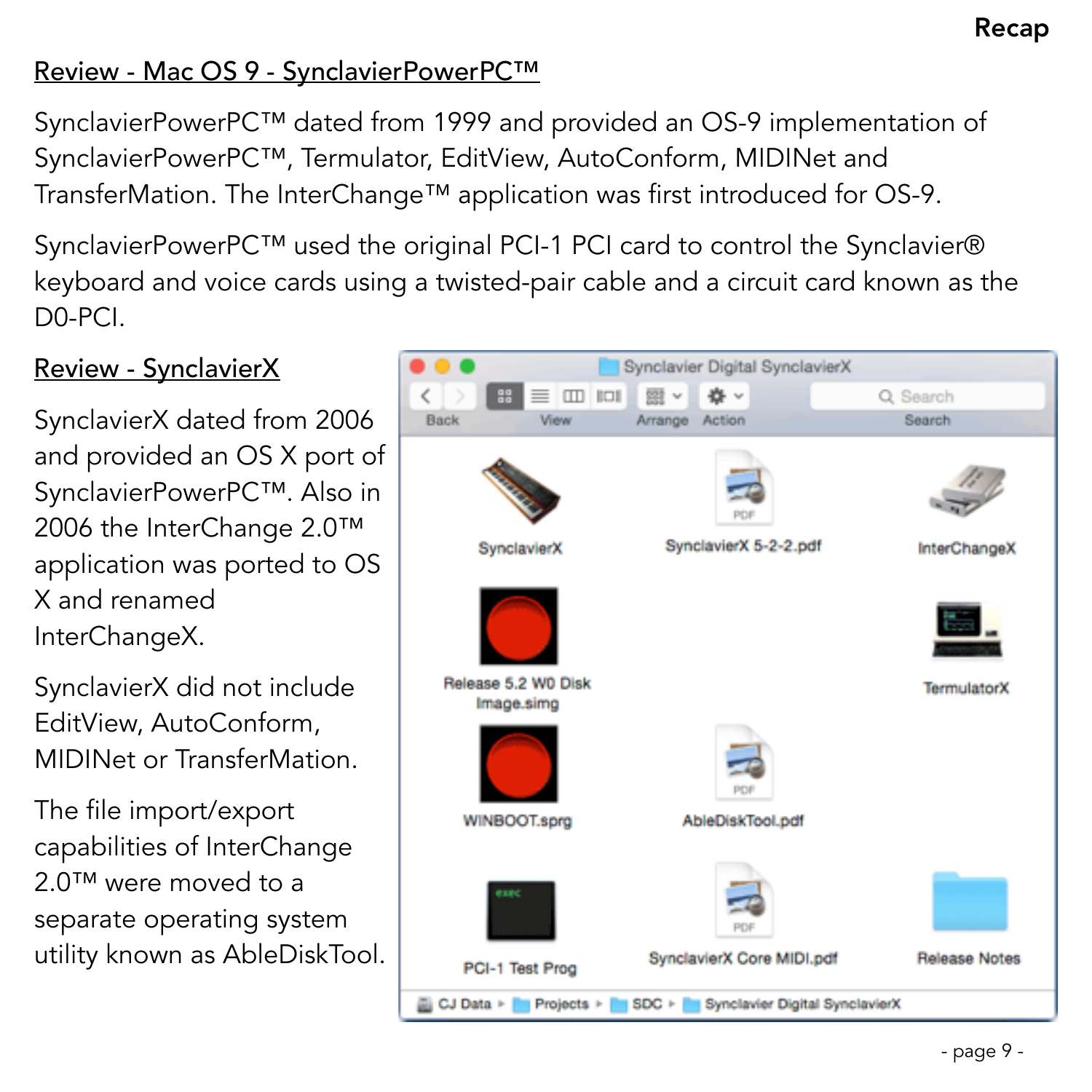SynclavierX also introduced significant enhancements in MIDI capability with the implementation of very flexible Virtual MIDI Ports (see **SynclavierX Core MIDI** Documentation).

# Virtual Disk Drives - Otherwise Known As "Disk Image Files"

SynclavierPowerPC™ introduced the concept of a "Disk Image File" as a replacement for a physical hard disk connected to actual Synclavier® hardware. A disk image file was a single file on your computer or local area network that appeared to SynclavierPowerPC™ and InterChange 2.0™ as a virtual W0, W1, O0 or O1 hard drive or optical drive.

|    | Terminology |                                |
|----|-------------|--------------------------------|
|    |             | "Winchester"                   |
|    |             | "Optical                       |
| W0 | $=$ $=$     | System hard drive              |
| W1 |             | Secondary hard drive           |
| O0 |             | <b>Primary Optical Drive</b>   |
| O1 |             | <b>Secondary Optical Drive</b> |
|    |             |                                |

*Early computer hard drives were called "Winchester Disks".*

SynclavierX expanded the size limitation of disk image files from 2.0 GB to 8.0 GB.

InterChange 2.0™ used several configuration menus to set up the hard drive workspace on your system. Provided you had the PCI-1 PCI card you could, for example, use a real SCSI hard drive connected to your Synclavier® hardware for W0, and a disk image file stored on your computer for W1.

Most users used InterChange 2.0™ to copy their sound files from real SCSI hard drives into disk image files. The image files could then be moved, backed up, or shared at will.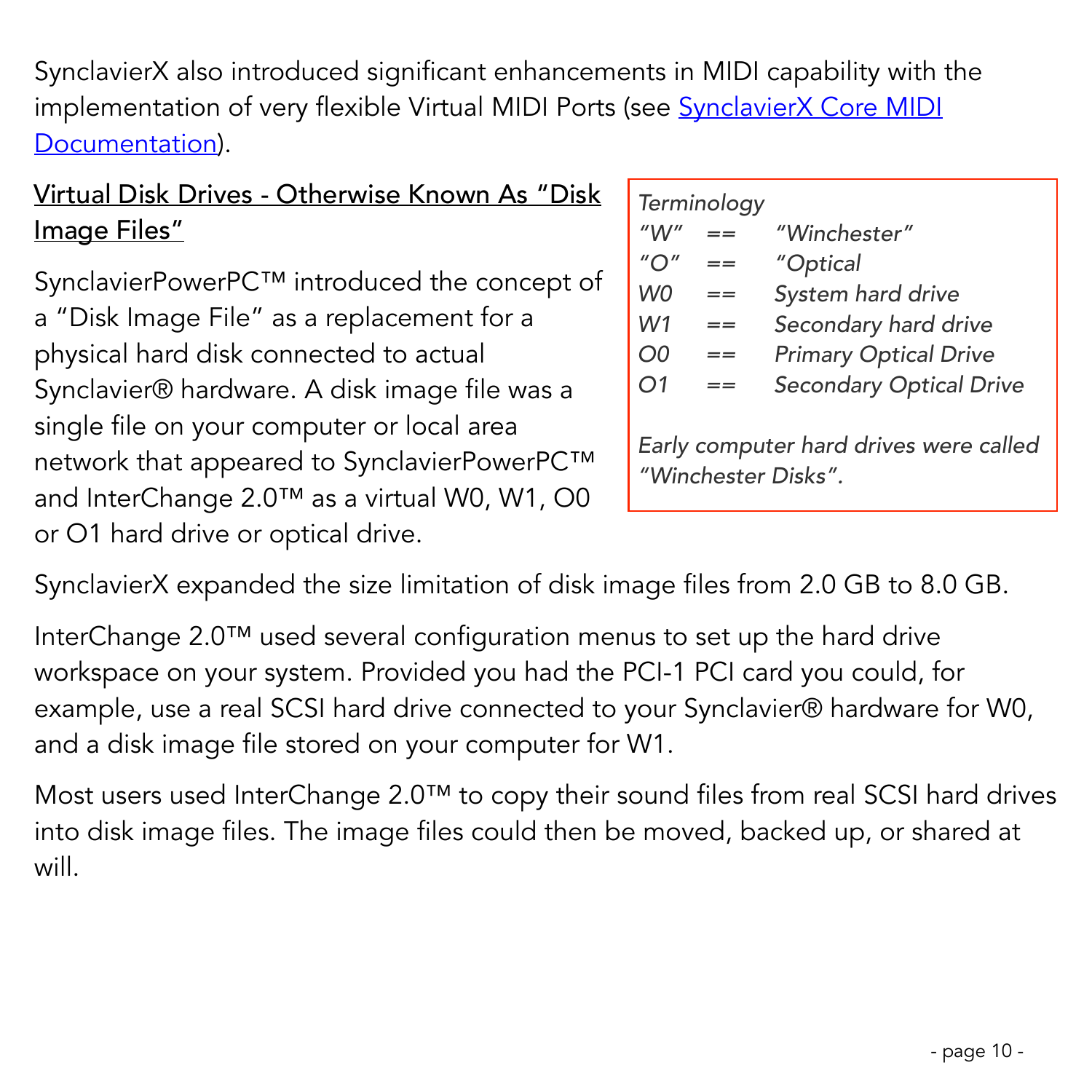## Synclavier<sup>3</sup> Virtual Disk Drive W0

Synclavier<sup>3</sup> significantly expands the concept of a disk image file. In Synclavier<sup>3</sup>, WO is dynamically constructed in real time. W0 is no longer a single "disk image file". W0 is now an imaginary ("virtual") hard drive that can include any and/or all files located on your computer or your local area network. In Synclavier<sup>3</sup> the size of W0 is unlimited.

Synclavier<sup>3</sup> creates W0 on the fly from resource files stored within the Synclavier<sup>3</sup> application bundle, plus files that are found in the  $\sim$ /Documents/Synclavier $\frac{3}{W0}$ directory. The resource files include all the "system" files, the Real Time Program, and other file assets that were traditionally stored on W0.

Because W0 is dynamically constructed during program startup, it cannot be modified. Files and subcatalogs at the top level of W0 cannot be deleted, changed or renamed.

A special subcatalog at W0:USER is created as a space to hold any files created within the Synclavier® Real Time Program or using MONITOR. You may, for example, record a Sound File using the Sample-To-Memory interface ("L" Screen). You could save that sound file in the W0:USER subcatalog. Doing so would save the sound file within the ~/Documents/Synclavier<sup>3</sup>/W0/USER.simg disk image file. You could then use Synclavier<sup>3</sup> to import the contents of USER.simg into your computer.

Practically speaking there are very few reasons you would need to use the W0:USER subcatalog. Using the Sample-To-Memory interface to record a sound file is one reason. The startup PROFILE file is also stored in W0:USER. You may choose to edit W0:USER:PROFILE to change the startup behavior of the Real Time Program.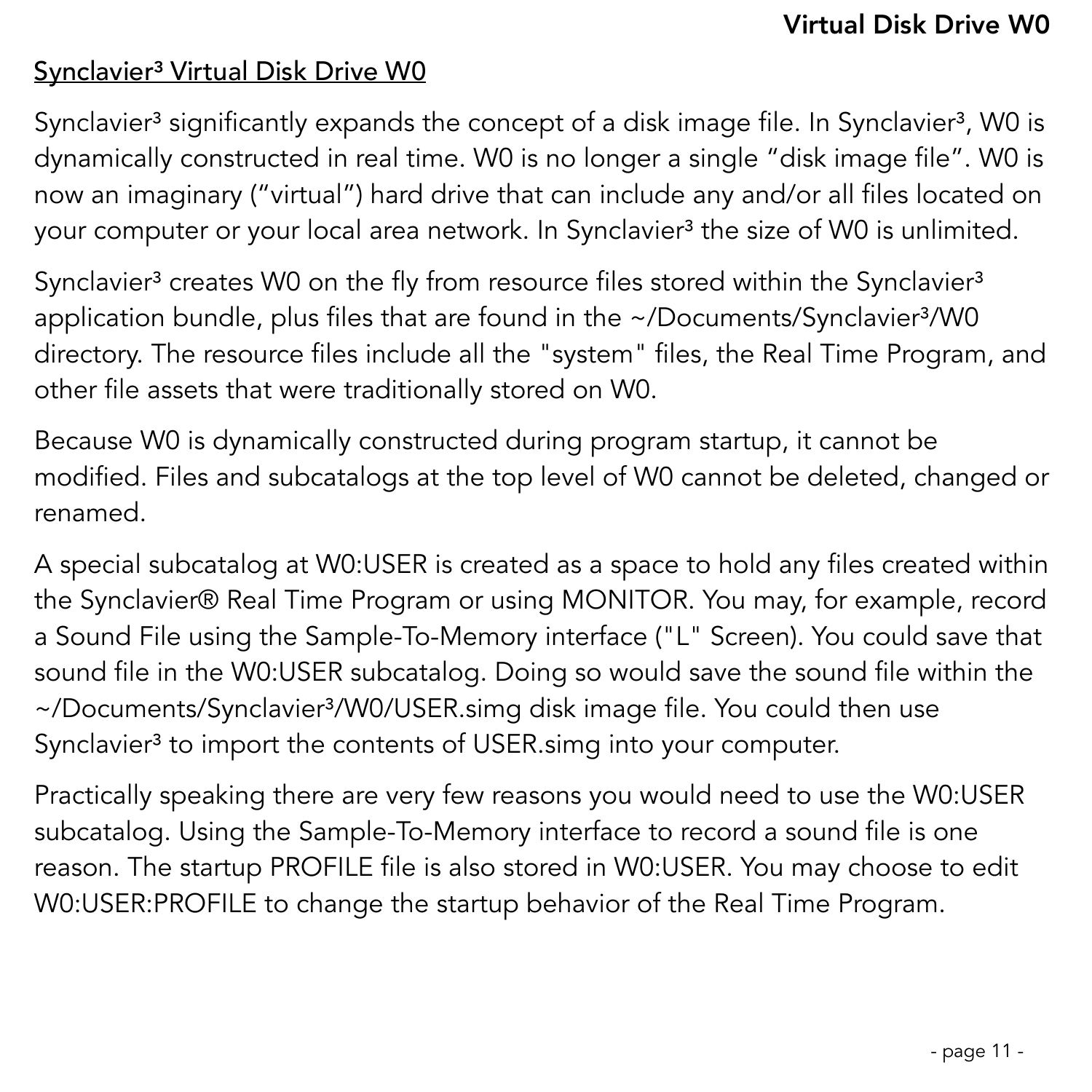## Default Document Files

# Synclavier<sup>3</sup> Default Files and Folders

Synclavier<sup>3</sup> creates default files and folders in your Documents directory. Your Documents directory is a suggested location; Synclavier<sup>3</sup> can directly access files located anywhere on your local area network.

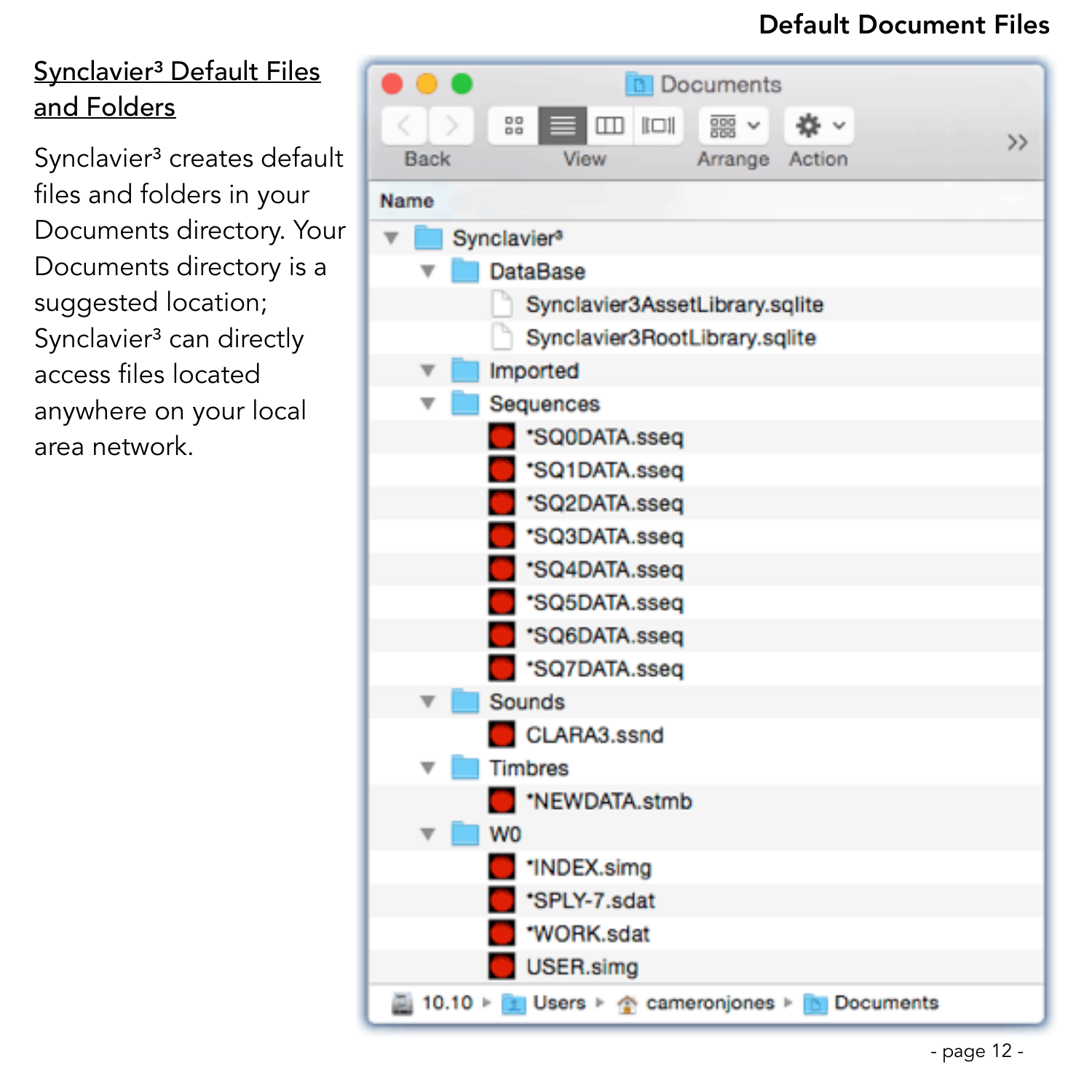## Synclavier<sup>3</sup> Asset Library and Data Base

Synclavier<sup>3</sup> uses several new windows to catalog, browse, and recall sound files, timbre files and sequence files stored on your computer or your local area network.

A new Synclavier<sup>3</sup> Asset Library Window lets you choose "root folders" from anywhere on your computer or your local area network. The root folders are automatically searched for files that can be used by the Synclavier® Real Time Software.

The Asset Library is centered around a data base that is created and managed by Apple's Core Data framework.

#### Sequence Workspaces

A "Sequence Workspace" is a folder or directory on your computer or local area network that contains 8 sequence files. The sequence files within the workspace use the same canonical file names that were used with earlier versions of the Synclavie® Real Time Software ("\*SQ0DATA" for example). When a sequence workspace becomes active, the sequences in that directory are associated with the corresponding sequence save and recall buttons on the VK button panel.

#### *Asset Library*

*Your "Asset Library" is the entire collection of sound files, timbre files and sequence files ("assets") available on your computer or local network. Synclavier*³ *can load asset files from anywhere on your network.*

#### *Sequence Workspaces*

*A "Sequence Workspace" is a folder or directory on your computer or local area network that contains 8 sequence files. The sequence files in your sequence workspace can be easily accessed from the VK button panel.*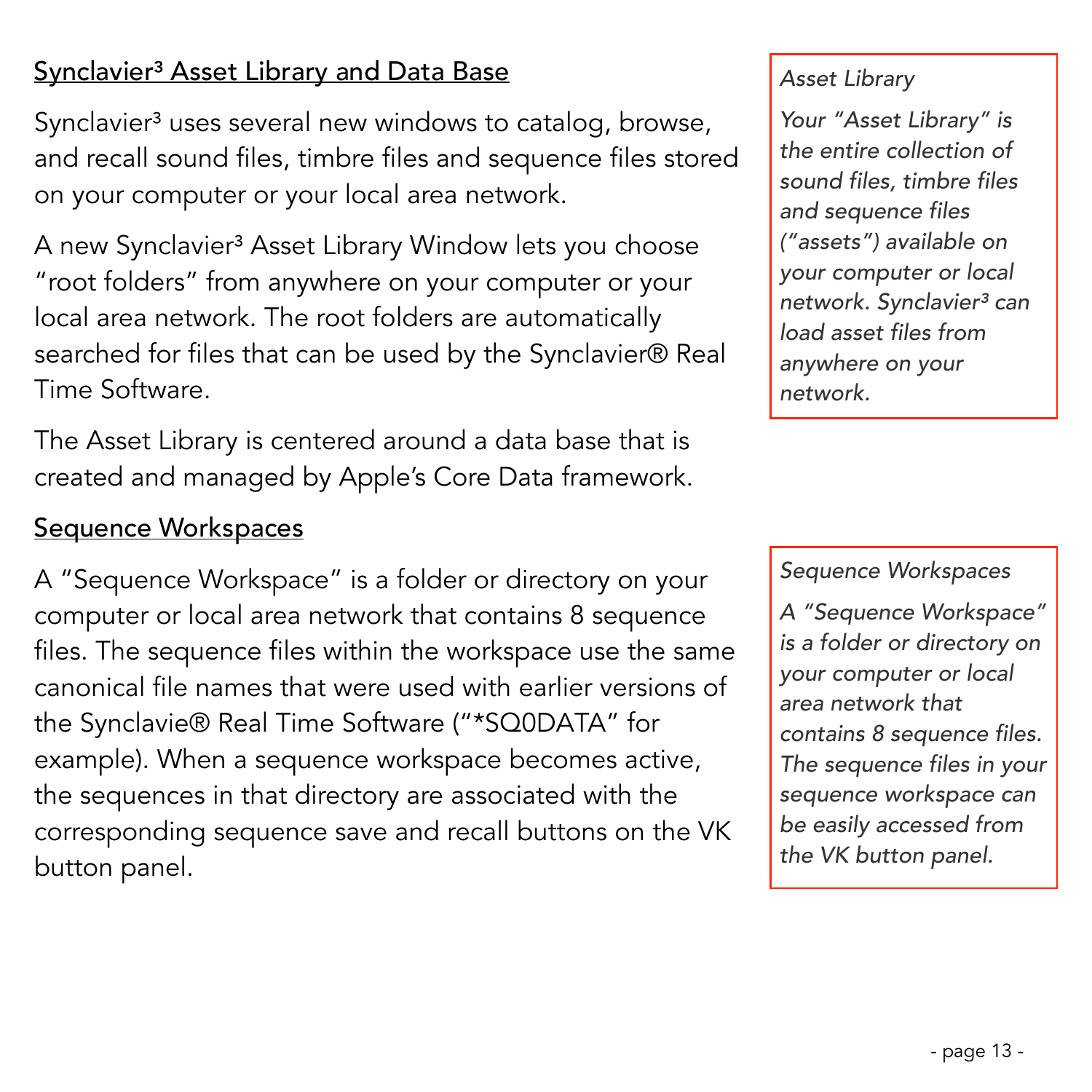## Importing Files To Your Computer

A new Sound File Import window lets you easily import sound files, timbre files and sequence files from a real SCSI hard drive connected to your Synclavier® hardware, or from a disk image file created earlier with SynclavierX or InterChangeX. The sound files can be stored in Core Audio Format (.caf), AIFF (.aiff), WAVE (.wave), or native Synclavier® Sound Format (.ssnd).

## Sound File "Handles"

Every sound file that is imported to your computer or network is assigned both a file name and a "file handle". When a file is first imported both the computer file name and file handle are identical, and match the 8-character original file name.

Once a file has been imported it may be moved or renamed as needed. Patches or sequences that refer to the file will be able to automatically locate the file and call it up when the sequence or patch is activated.

## CAF, AIFF and WAVE Files

The Synclavier<sup>3</sup> Asset Library automatically finds and

catalogs sound files in the Core Audio, WAVE or AIFF format. Sound files in those format can be called up to the keyboard directly; there is no need to convert the files to native Synclavier® format before they are used. The Synclavier® 8-character file name limit is still an impediment, but I hope to address that limitation before product release.

#### *Sound File "Handles"*

*A file "handle" is the original 8-character file name that was used for the sound file when it was stored on a real hard drive or in a Synclavier® disk image file.* 

*Once the file is imported to your computer, it can still be recalled using the original handle even after the file has been renamed on your computer.*